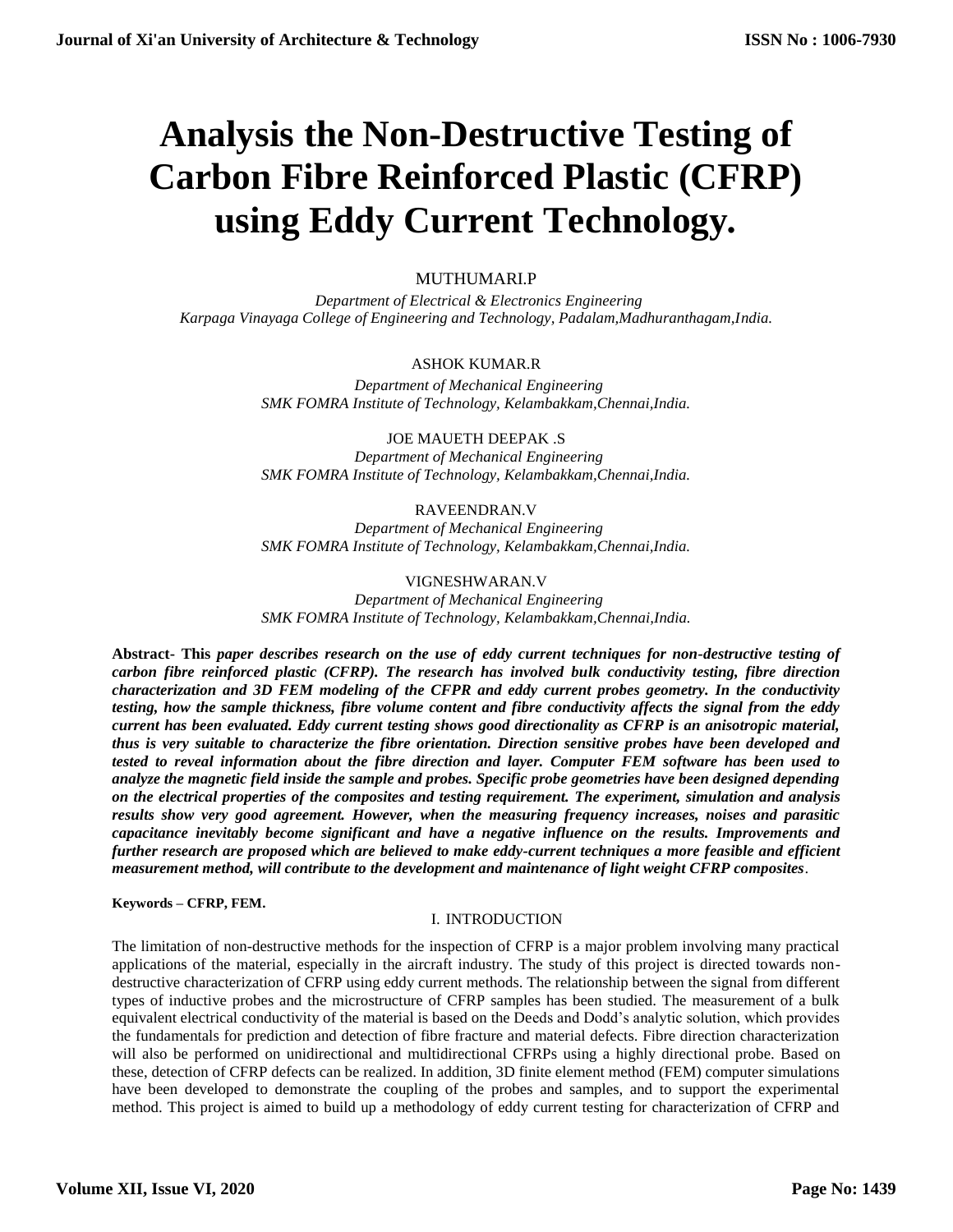look forward to developing a set of testing systems. The main achievement of this paper was successfully developing and applying eddy current method to non-destructive characterization of CFRP material. The method was based on Dodd and Deeds theory of determining equivalent bulk conductivity using eddy current coils, as well as by virtue of CFRP material's electrical conductivity and anisotropy. An eddy current testing system consisting of all the devices and equipments, eddy current probes, and controlling computer was designed and put into use in the project. All operation including measurement configuration, probe setup, scanning control, signal processing and result analysis could be executed through the interface which was programmed in MATLAB environment. This system in cooperation with various probe designs was able to carry out bulk conductivity testing, fibre direction characterization and lift-off measurement. 3D FEM models of the CFRP samples, eddy current probes and measurement environment have been developed. The modeling results had a good agreement with measurement ones, which proved the theory and the performance of measurement system. The 3D models were also beneficial to simulate and predict the performance of more complicated samples and measurement conditions. What is more, this eddy current method has also been applied to the non-destructive characterization of hybrid aluminium/CFRP material and the material's properties could be obtained.

#### II. PROPOSED ALGORITHM

## *2.1 Requirement For Testing*

During the process of manufacturing, it is possible that defects and flaws of various natures and sizes can be introduced into the materials and components which may result in the malfunction or failure of the final product. On the other hand, during service, the industrial component may suffer quality decrease and risk of failure due to the presence of other imperfections such as fatigue and impact cracks. These defects and flaws may even result in further accidents and individual injury. Therefore, for the purpose of high product quality and less cost, at the manufacturing stage, it becomes necessary to find proper and reliable examination to detect mis-assembled.

A defect, explained by EEC (European Economic Community) [8], indicates the group of imperfections which can make the component defective or unserviceable, while the word 'flaw' represents any imperfection which is classified to be non-rejectable. Hence, according the definitions, it is incorrect to call an imperfection as an acceptable defect. Although there is no uniform standard by which to distinguish both, common sense and the evaluation method can be helpful [9]. In applications relating to quality-control or fitness-for-purpose in which the evaluation is carried out to decide rejectable component or product, these two terms make a considerable difference and cannot be interchanged.

Testing can be found in many places in everyday life and industry, and examples include:

- Aircraft skins are subject to corrosion and stress corrosion cracking.
- Food and medical products require high standard inspection before they are bought by the consumers.Underground pipelines need regular checking to detect cracks.
- Drink machines check the inserted coins for the total amount.
- Airports use security gate to detect threat objects carried by passengers.
- Pipes in industrial plants may be subject to erosion and corrosion from the products they carry.
- Concrete structures may be weakened if the inner reinforcing steel is corroded.
- Doctors use medical devices to image patients' organ.
- The wire ropes in suspension bridges are subject to weather, vibration, and high loads, so testing for broken wires and other damage is important.

## *2.2 Structure and Electrical Properties Of CFRP*

Carbon fibres are made in the form of bundles, called strands or tows containing, usually,  $10<sup>4</sup>$  discrete filaments, which are typically 7 to 15 µm in diameter. Carbon fibre composites are made with carbon fibres embedded in a polymer, commonly epoxy. These stiff and strong fibres carry the loads to which the component or structure is submitted. The matrix has low stiffness and low strength and it contributes to the shape of the component. The plastic matrix is used to transfer loads to the fibres and between them as it's another important task.In a CFRP composite, a single layer has a thickness of about 0.05 to 0.2 mm, and consequently, in order to obtain usable engineering mechanics components, some layers are stacked one by one to form a lamina.A lamina with fibres in only one direction is called a unidirectional lamina. Alternatively, a few laminae with fibres in different directions are used to form a laminate. The directions of the fibre in each part of the mechanical component need to be chosen by the designer to offer the component required properties and minimum cost.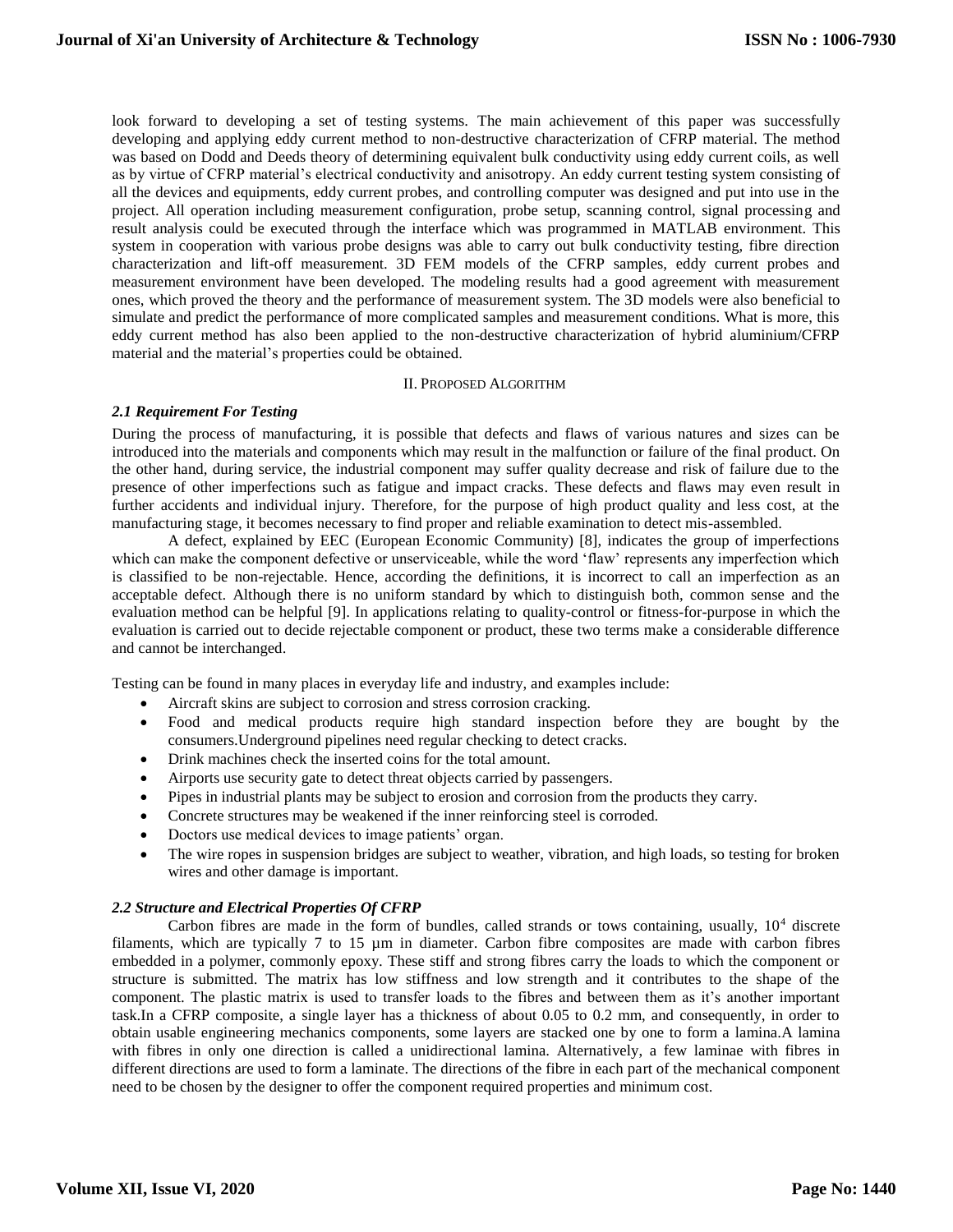| <b>Material</b>               | Conductivity(10 <sup>4</sup><br>$s/m$ ) | Direction of<br>measurement |
|-------------------------------|-----------------------------------------|-----------------------------|
| Copper                        | 5900                                    | n/a                         |
| Aluminum                      | 3500                                    | n/a                         |
| Iron                          | 1000                                    | n/a                         |
| Graphite                      | 13                                      | n/a                         |
| Carbon                        | 3                                       | n/a                         |
| Carbon fibre                  | $4 - 17$                                | n/a                         |
| Unidirectional<br><b>CFRP</b> | $0.9 - 1.5$<br>$0.01 - 0.2$             | Parallel<br>Perpendicular   |

Table 1: Conductivity of Material.

From the above Table 1, it can be seen that the conductivity of unidirectional CFRP composites is lower than that of metals by a factor of about 1000, while the conductivity in cross fibre direction is further lower by up to more than 100 times. Under ideal condition, if do not take coupling capacitance between fibres into account, in CFRP, the current can only flow through individual carbon fibers, as the fibers are surrounded by insulating polymer. However, because of the presence of inter-fiber contact points, the current may flow from fibre to fibre. So, the total electrical impedance of a piece of CFRP material is an assemblage of the impedance of all fibers and their structure. Due to its internal structure, for unidirectional CFRP laminates, the electrical properties are anisotropic, which means that along fiber direction  $(0^0$  direction), the conductivity of the composite is calculated by total single-fiber conductivity and fiber-volume fraction, while the conductivity is relatively small perpendicular to fibers  $(90^{\circ}$  direction). The current switch between fibres depends on the existence and number of inter-fiber contact points. Some resistance values of CFRP material are shown in Table 1.

## **2.3** *Defects in CFRP*

A particular component has various physical and mechanical properties and also there have different damage mechanism, as is the case for CFRP. Some of the defects which may change the material properties and adversely influence the performance of the component. These include planar flaws running parallel to the surface (delamination, ceramic debonding), perpendicular flaws (cracks of the matrix or of the patches) and volume imperfections (pores, voids, inclusions). Their existence can have a great impact on the performance of the material, it can be seen that some defects are similar and sometimes it is not easy to tell one from another. As the effects of different defects are various and a corresponding method is needed to deal with each one, it is very important to distinguish one type of defect from others.

# *2.4. Probe for Planar Defects*

Planar cracks and delamination's which are orientated in the same direction as the eddy currents are more difficult to find with conventional probes which are more sensitive to vertical defects, because planar defects are virtually no diversion of eddy current generated by those probes and have little or no effect on the impedance of the probes. Gap probe consists of a ferrite yoke through which a magnetic flux is excited by means of a pair encircling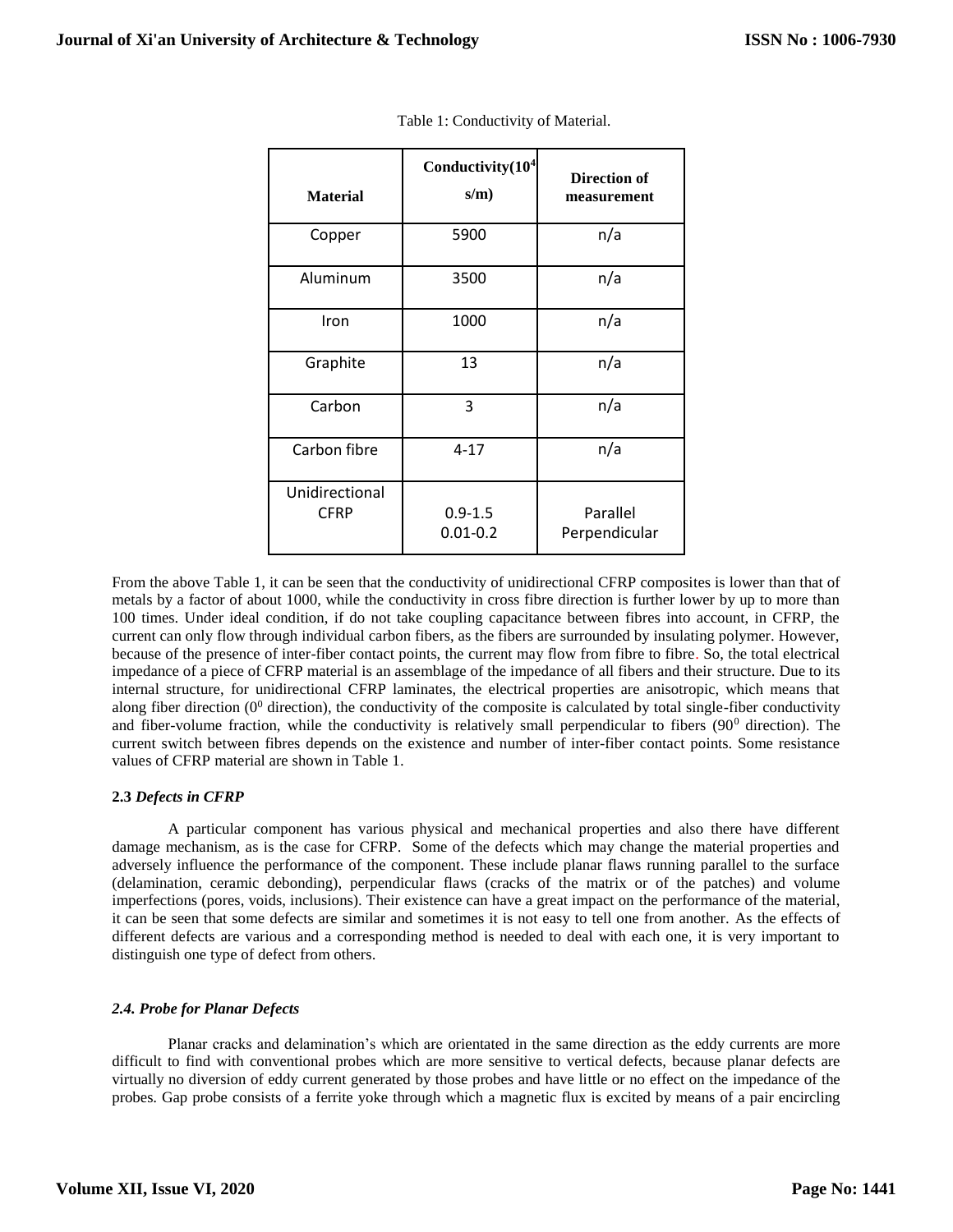coils. When the lower end of the yoke is in contact with the material surface, the latter completes the magnetic circuit and eddy currents flowing in planes perpendicular to that surface appear. This probe has advantage of close electromagnetic coupling with the object under test.

### *2.5Defect Detection by Eddy Current Testing*

Massive effort has been made in studying advanced NDT techniques capable of detecting defects in CFRP composites including ultrasound and X-ray. In industry especially aerospace, some traditional methods such as visual inspection, coin tapping, and ultrasonic pulse echo and low-energy radiography are already in use. More recently, late technologies like ultrasonic phased array scanning, electrical potential technique, near-field microwave, lamb waving sensing and electrical resistance change method are catching more and more attention from research labs and industry. However, CFPR composites heterogeneous and anisotropic composition makes their structures too complicated to inspect by conventional non-destructive testing methods.

An application of eddy current testing which has rapidly grown in importance is the detection and sizing of surface and subsurface defects in materials. With recent improvements in design of electrical equipment and probes, the method is both more reliable and accurate. Eddy current flaw detection can test objects of almost any shape and size with help of development of more recent techniques such as multi-frequency testing. As discussed previously, when the structural property of conductive material is modified because of the presence of a flaw, a change in eddy current phase and amplitude will occur which is being monitored and can be observed by measurement equipment and then the defect characteristics could be analyzed. It has recently been demonstrated that eddy currents methods could be used for the inspection of composite materials. Previous work on the use of eddy current techniques for composites testing have shown that fibre damage with or without matrix cracking can be detected, and variations in fibre volume fraction is also successfully revealed.

Using eddy current testing, low energy impact damage (0.5J) in CFRP materials can be detected with better sensitivity than other popular NDT technique such as radiography, ultrasonic, and infrared thermography.

To detect the flaw in CFRP, one simple way is to scan the inspected object using a single-coil probe of appreciate design and keep the lift-off constant. Then look into the output signals to check if there has any abrupt change due to sharp discontinuities in structure. When a defect or any kind of discontinuity occurs in the object in which eddy current is induced, the paths of the currents are diverted and changes in impedance of the coil take place in a way in accordance the nature of the defect. It is already proved that the parallel defects such as planar cracks and delamination's which are in the same direction as the eddy currents is difficult to detect, so care should be taken in directing the axis of the coil or use other type of probe. Effort has been made to predict the relation between changes and defect's size and shape using analytic methods and realistic results have been obtained by the following modeling techniques:

- Theoretically by the use of numerical methods;
- Mechanically by introducing artificial defects;
- Coupled mechanical and electrical models.

One of the most important issues in eddy current testing is how to generate eddy currents in the inspected object and received them back, which is largely dependent on the design and setup of the eddy current probe. The configuration of the probes could be a single coil with air core, or a pair of coils with several turns which are wound on formers of specific material and used as transmitter and receiver respectively. For certain application, there may have wide range of choice for the coil number, former material, former shape and the probe size. This section will give a further discussion on some designs of eddy current probes for detecting different defects in CFRP.

### IV.CONCLUSION

In the last several decades, NDT techniques have been increasingly developed and intensively applied in industry. However, more advanced and reliable NDT methods are still urgently required to meet the demand in rapidly growing industries such as aerospace, automobile and medical device. Among the popular and comparatively mature NDT methods, eddy current testing owns advantages over others in such as cost, development